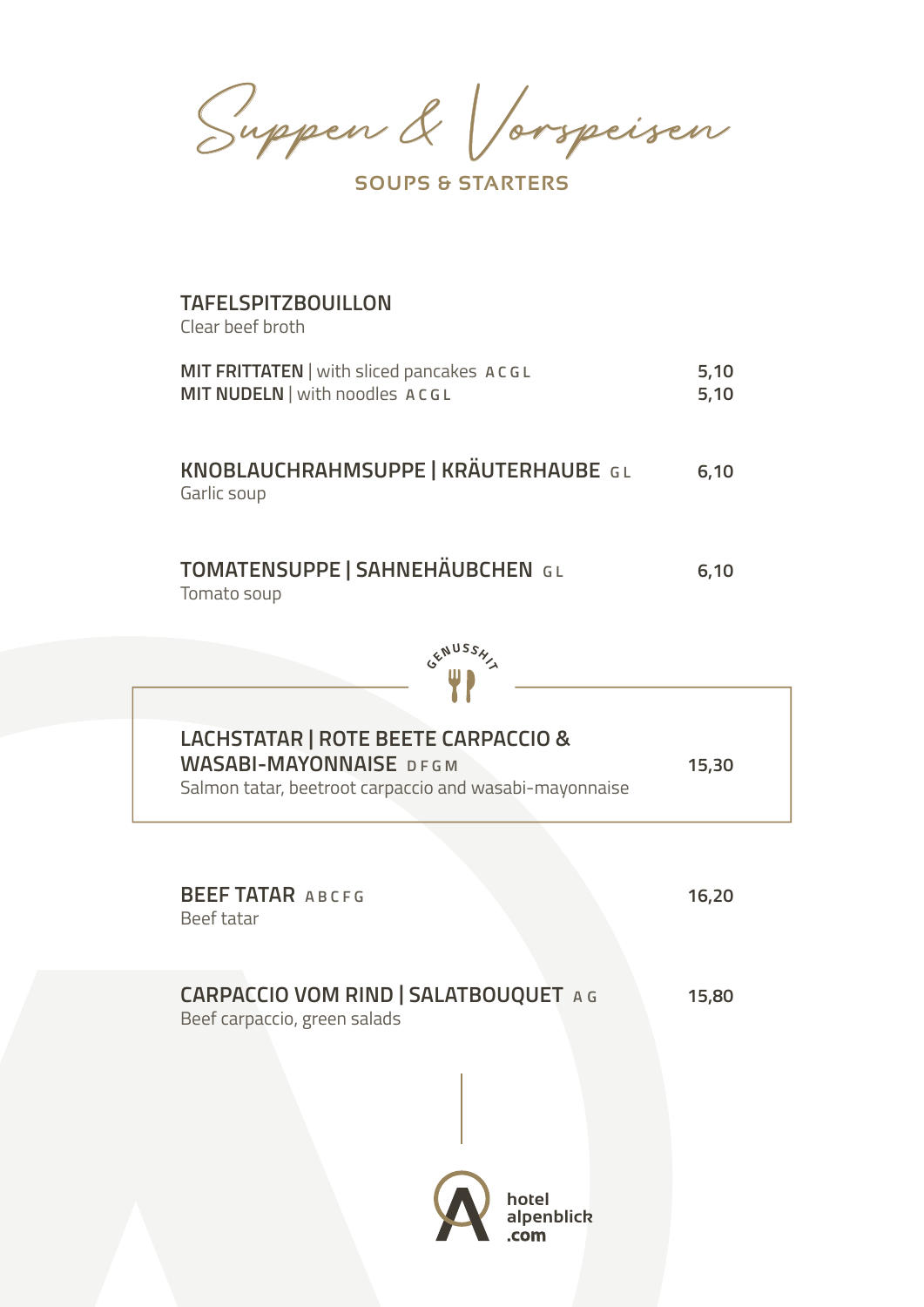Salate

**SALADS**

| <b>CÄSAR SALAT ACGEM</b><br>Knackige Blattsalate   Cherry Tomaten<br>geröstete Speckwürfel   Croutons   Parmesanspalten              | 11,90 |
|--------------------------------------------------------------------------------------------------------------------------------------|-------|
| Mixed green salad with tomatoes, roasted bacon,<br>croutons and parmesan cheese                                                      |       |
| MIT RINDERWÜRFEL 100 g<br>with beef 100 g                                                                                            | 8,50  |
| <b>MIT GARNELEN, PRO STÜCK</b><br>with prawns, price per unit                                                                        | 3,50  |
| <b>SWEET CHILI SALAT BEFMN</b><br>Knackige Blattsalate   Himbeer-Vinaigrette<br>Orange   Riesengarnelen in Süss-Sauer-Sauce gebraten | 19,60 |
| Mixed green salad with raspberry-vinaigrette,<br>orange, king prawns roasted in sweet chilli                                         |       |
| EINE SCHÜSSEL SALAT VOM BUFFET                                                                                                       | 7,10  |

From the buffet: a bowl of salads

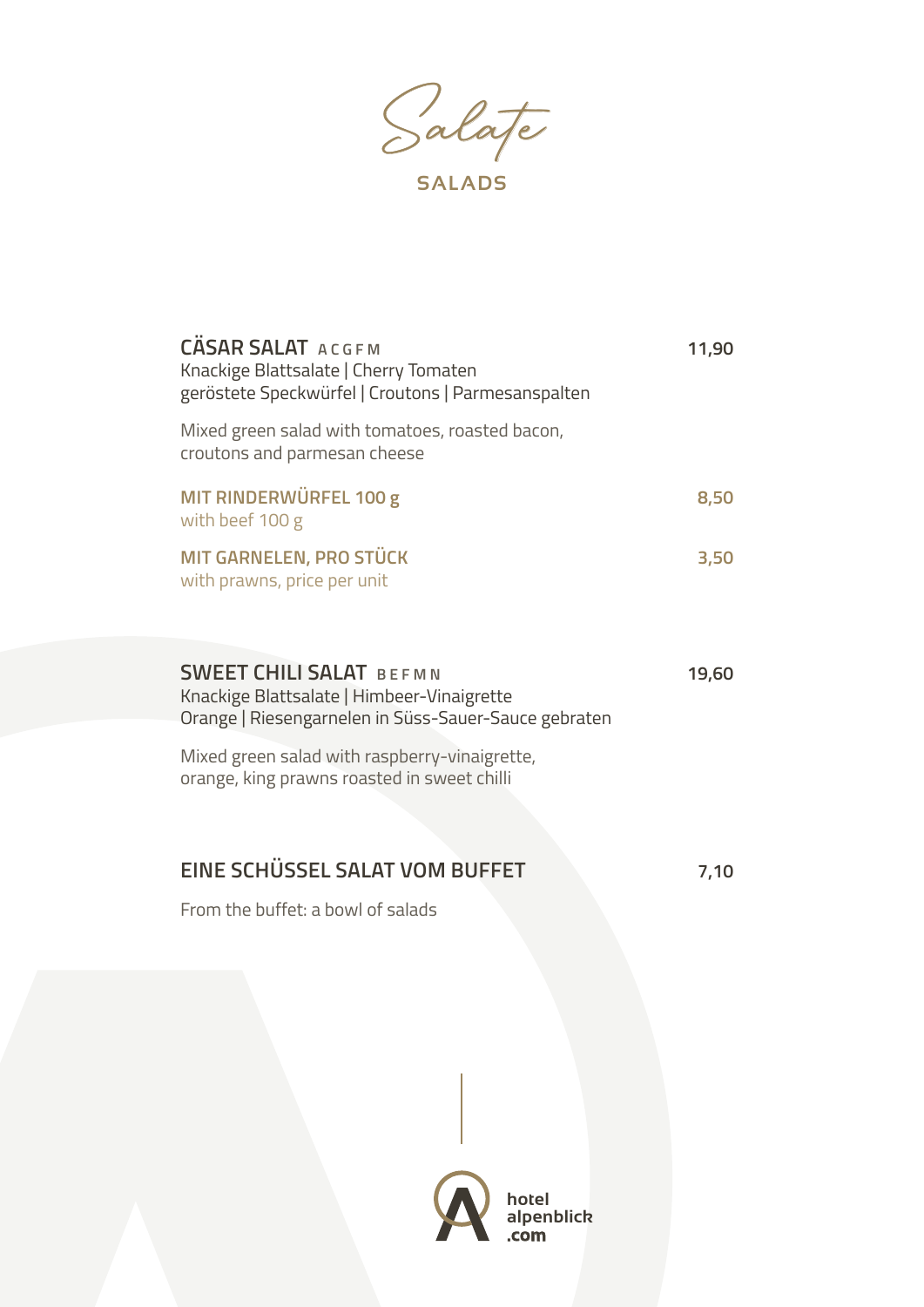Vegetarisches

**VEGETARIAN**

| <b>GEBACKENE GRAUKÄSETASCHERL ACEGM</b><br>mit Sauerrahmdip                                 | 13,60 |
|---------------------------------------------------------------------------------------------|-------|
| Baked potatoes filled with Tyrolean cheese and sour cream dip                               |       |
| TEIGTASCHEN   KÜRBISFÜLLUNG ACG<br>brauner Butter   frischer Parmesan                       | 14,90 |
| Ravioli filled with pumpkin, served with brown butter<br>and freshly grated parmesan cheese |       |
| <b>GNOCCHI ACG</b><br>Basilikumrahm   Mozzarella   getrocknete Tomaten                      | 15,20 |
| Gnocchi in a basil creamsauce, mozzarella, dried tomatoes                                   |       |
|                                                                                             |       |
| <b>ROTE BEETE RISOTTO EGH</b><br>Ziegenkäsebällchen   Nüsse                                 | 18,90 |
| Beetroot risotto, goat cheese, nuts                                                         |       |
|                                                                                             |       |
|                                                                                             |       |
|                                                                                             |       |

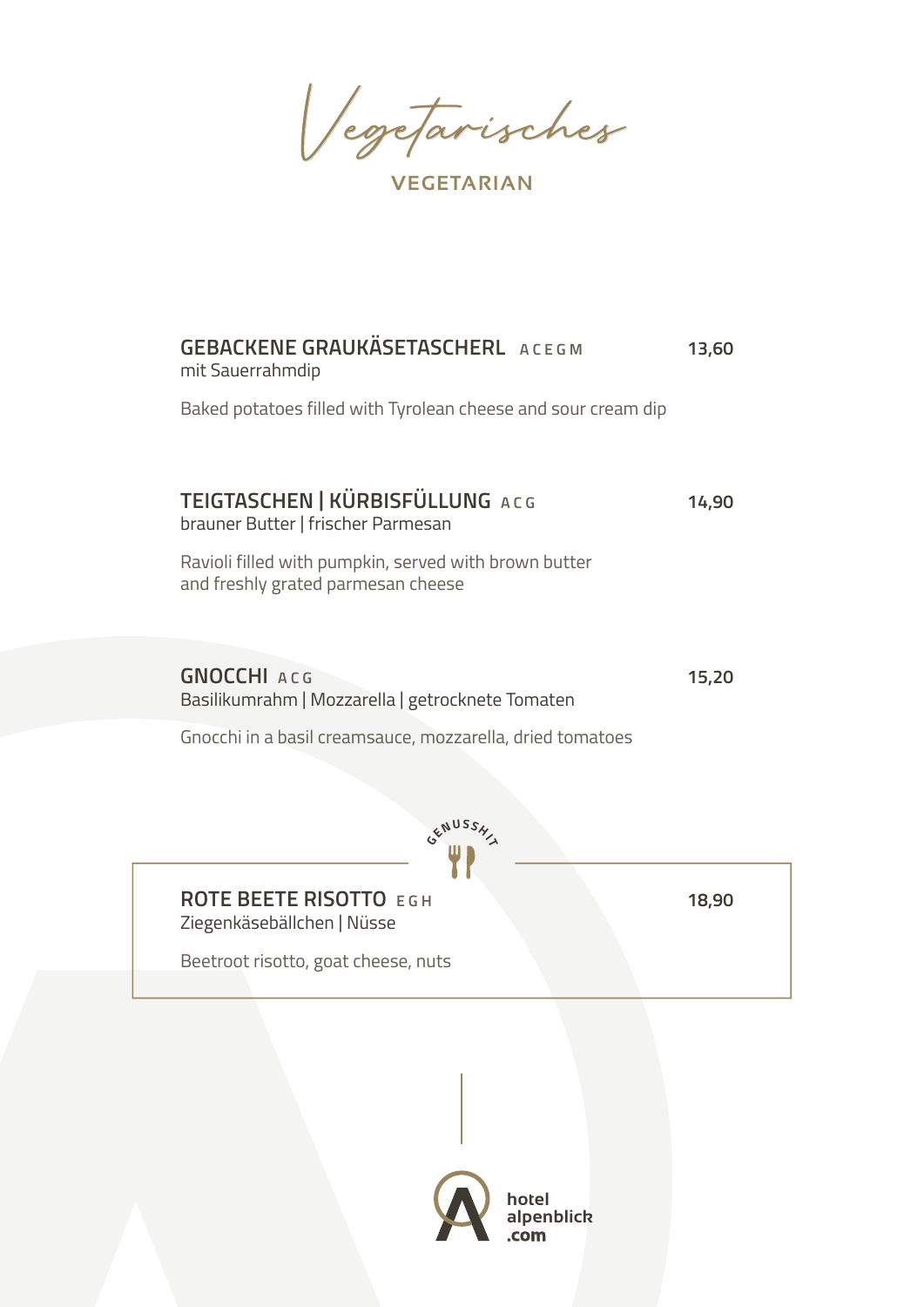Klassiker

**CLASSICS** 

| <b>WIENER TAFELSPITZ GL</b><br>Apfelkren   Röstkartoffel                               | 23,20 |
|----------------------------------------------------------------------------------------|-------|
| Boiled beef (cap of rump), apple sauce with<br>horse-radish, fried potatoes            |       |
|                                                                                        |       |
| <b>WIENERSCHNITZEL VOM SCHWEIN ACGE</b><br>mit Pommes Frites                           | 17,50 |
| Breadcrumbed pork cutlet   french fries                                                |       |
|                                                                                        |       |
| <b>CORDON BLEU VOM SCHWEIN ACGE</b><br>mit Pommes Frites                               | 18,50 |
| Two slices of pork cutlet, stuffed with ham and cheese,<br>bread crumbed, french fries |       |
|                                                                                        |       |
|                                                                                        |       |
|                                                                                        |       |
| <b>SCHWEINEFILET ACGM</b><br>Parmesan-Rahm-Gnocchi   Thai Spargel                      | 24,30 |
| Filet of pork, parmesan-cream-gnocchi, thai asparagus                                  |       |

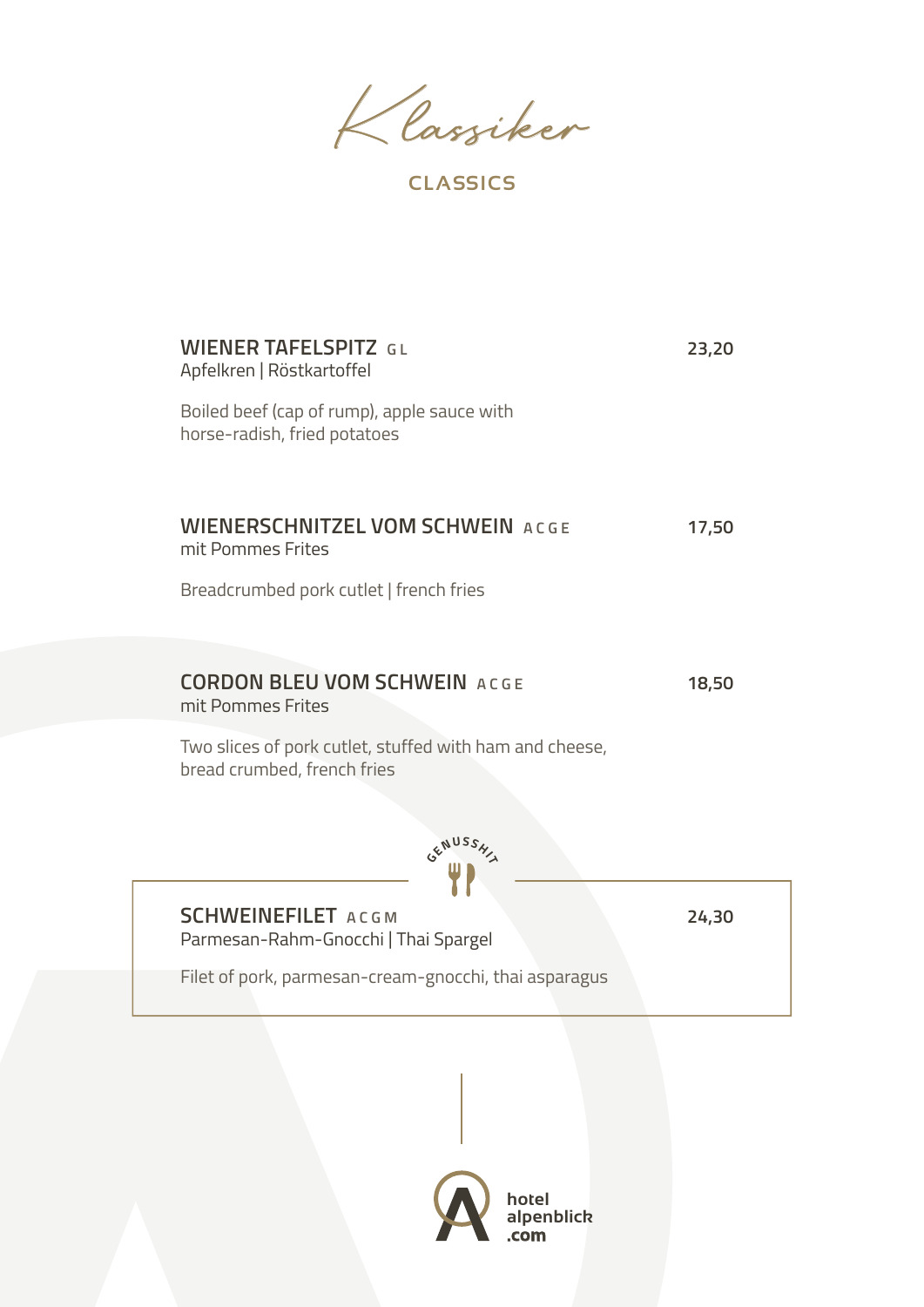Klassiker

**CLASSICS** 

| <b>ZWIEBELROSTBRATEN ACGOL</b><br>Röstkartoffel   Speckbohnen                                                    | 26,10 |
|------------------------------------------------------------------------------------------------------------------|-------|
| Onion roast beef, fried potatoes, beans with bacon                                                               |       |
|                                                                                                                  |       |
| <b>WILDRAGOUT EQ</b><br>gebratene Speckwürfel   Kartoffelkroketten   Apfelrotkraut                               | 24,10 |
| Deer ragout with roasted bacon cubes, served with<br>potatoe croquettes and red cabbage                          |       |
|                                                                                                                  |       |
| <b>ROSA GEBRATENE BARBARIE ENTENBRUST ACEGO</b><br>Orangensauce   Apfelrotkraut<br>hausgemachte Kartoffelpaunzen | 25,80 |
| Roasted barbarie duck breast with orange sauce,<br>served with red cabbage and homemade baked potatoes           |       |
|                                                                                                                  |       |
| <b>OTZTALER LACHSFORELLENFILET</b> ADG<br>Bärlauchrisotto                                                        | 25,90 |
| Local salmon trout with ramsons-risotto                                                                          |       |
|                                                                                                                  |       |

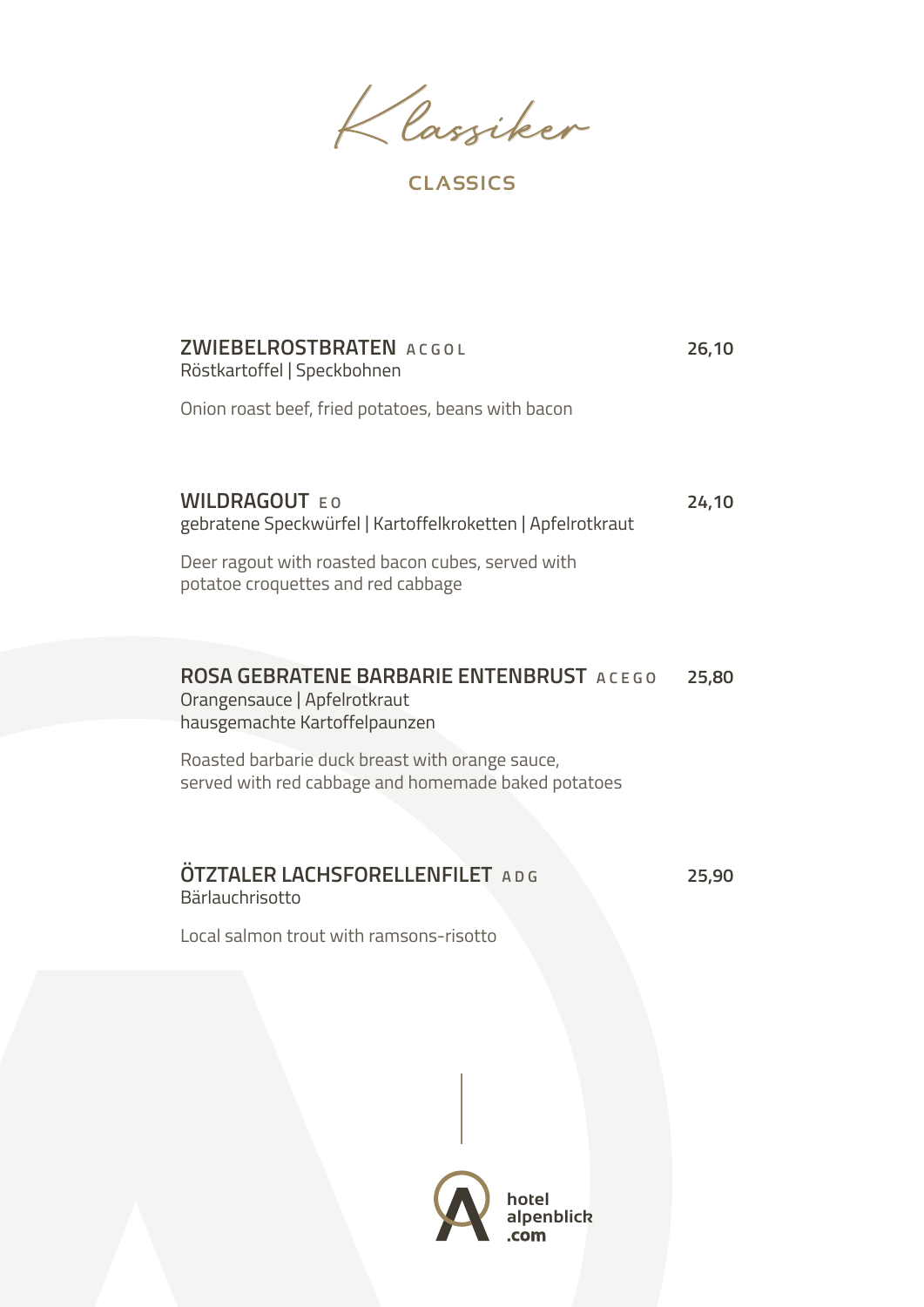Steaks

**STEAKS**

#### **RUMPSTEAK VOM HEIMISCHEN RIND**  local beef

| LADYS CUT 180 g          | 20,80 |
|--------------------------|-------|
| <b>REGULAR CUT 220 g</b> | 25,00 |
|                          |       |
|                          |       |

### **ENTRECOTE IN SCHEIBEN 220 g 27,00** Rucola | Parmesan

Entrecote in slices, rocket and parmesan cheese



| <b>KALBSHUFTSTEAK 220 g</b> | 25,50 |
|-----------------------------|-------|
| Steak of yeal               |       |

| FILETSTEAK 220 g                                        | 38,00 |
|---------------------------------------------------------|-------|
| <b>STEAKTOAST</b>                                       | 20,70 |
| <b>BEILAGEN</b>   side orders                           |       |
| <b>SALAT (BUFFET)   lettuce (buffet)</b>                | 7,10  |
| SÜSSKARTOFFELPOMMES   sweet potato fries                | 5,50  |
| <b>POMMES FRITES   french fries</b>                     | 4,90  |
| <b>KROKETTEN</b>   croquettes                           | 5,30  |
| RÖSTI   hash browned potatoes                           | 5,50  |
| HAUSGEMACHTE KARTOFFELPAUNZEN   homemade baked potatoes | 5,30  |
| <b>SPECKBOHNEN</b>   beans with bacon                   | 4,90  |
| GARNELEN, PRO STÜCK   prawns, price per unit            | 3,50  |
| <b>SAUCEN</b>   sauces                                  |       |
| PFEFFERSAUCE   pepper sauce                             | 2,50  |
| ZWEIERLEI DIP   2 dips                                  | 2,50  |
|                                                         |       |

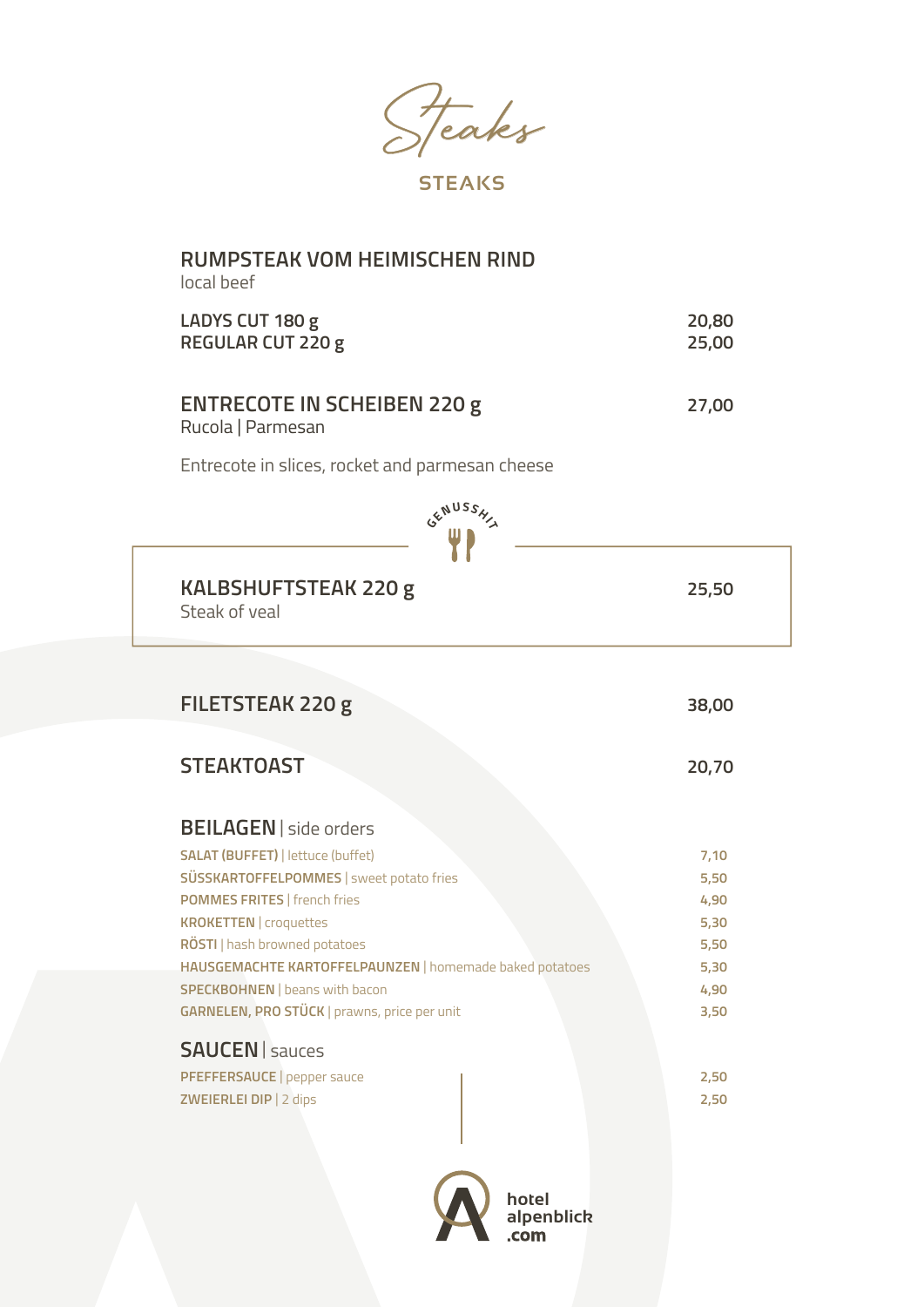Kleine Gäste

**FOR CHILDREN**

| <b>PUMUCKL TELLER</b> ACGE<br>kleines Wienerschnitzel   Pommes Frites   Ketchup  | 10,50         |
|----------------------------------------------------------------------------------|---------------|
| Small breadcrumbed pork-cutlet, french fries, ketchup                            |               |
|                                                                                  |               |
| <b>SPAGHETTI MIT FLEISCHSUGO G</b><br>Spaghetti Bolognese                        |               |
| KINDERPORTION   child size serving<br><b>GROSSE PORTION</b>   adult size serving | 9,50<br>12,90 |
| <b>FISCHSTÄBCHEN MIT POMMES FRITES ACDG</b><br>Fish sticks with french fries     | 10,90         |
| <b>CHICKEN WINGS MIT POMMES FRITES ACDG</b><br>Chicken wings with french fries   | 10,90         |

#### **HUNGRIG AUF EINEN KREATIVEN ZEITVERTREIB?**

**Für alle kleinen Gäste haben wir noch etwas Besonderes um die Wartezeit mit knurrenden Mägen zu verkürzen. Fragen Sie gerne unsere Servicemitarbeiter nach unseren Mal- und Spielesachen.** 

For our little guests waiting to eat we have a surprise. Please ask our service team for painting material and toys.

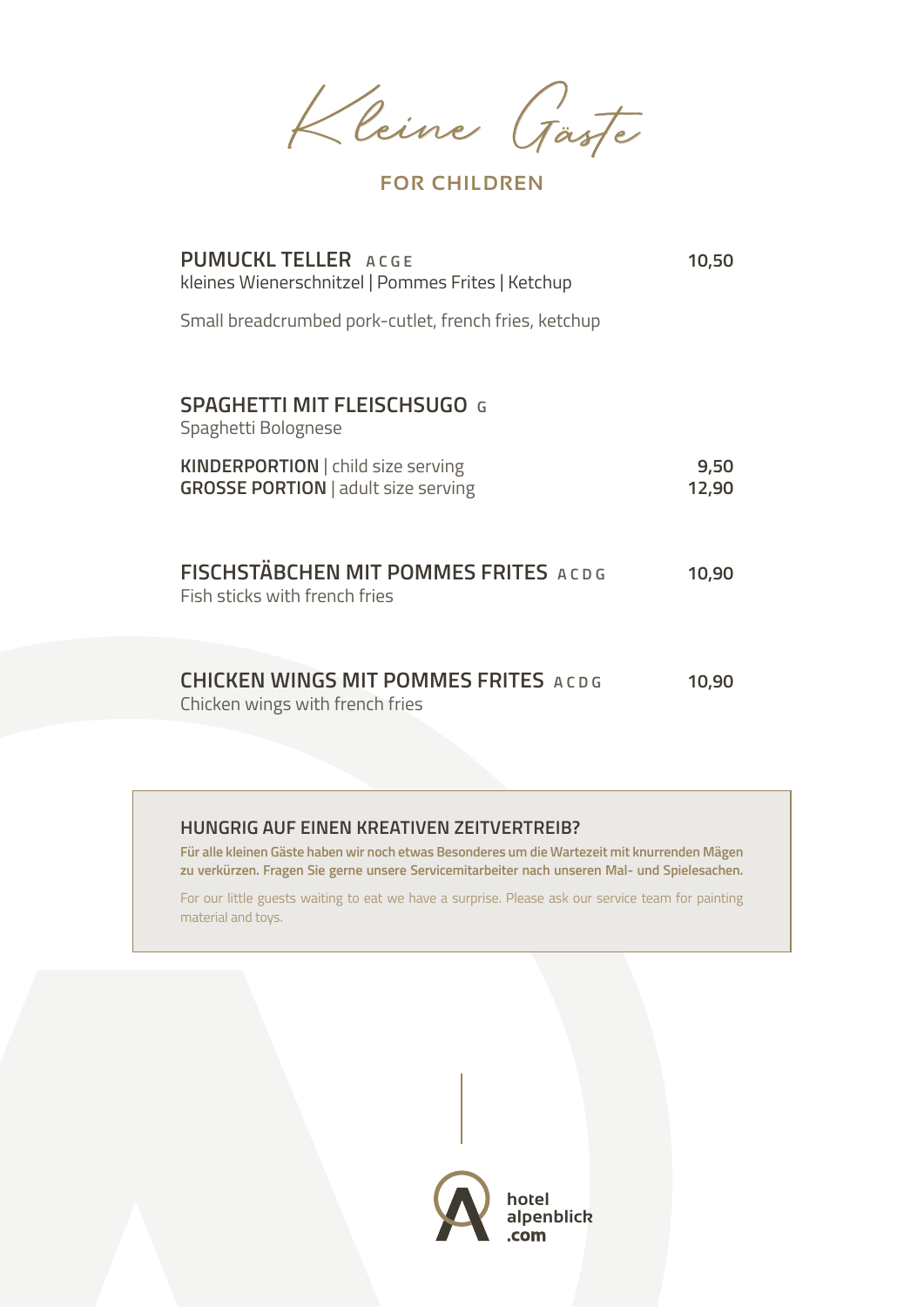Desserts

**DESSERTS**

| <b>PANNA COTTA ACG</b>                                                                                                 | 7,20 |
|------------------------------------------------------------------------------------------------------------------------|------|
| <b>SCHOKOLADEN MOUSSE   FRISCHE FRÜCHTE CG</b><br>Mousse au Chocolat with fresh fruits                                 | 8,60 |
| <b>SCHOKO SOUFFLÉ   VANILLEEIS</b><br>FRISCHE FRÜCHTE ACG<br>Chocolate soufflé with vanilla ice cream and fresh fruits | 8,60 |
| <b>APFEL- ODER TOPFENSTRUDEL ACG</b><br>Apple strudel or strudel with quark cheese                                     | 4,50 |
|                                                                                                                        |      |
| <b>EISTIRAMISU ACG</b><br>Iced tiramisu                                                                                | 7,20 |

#### **EIS GEHT IMMER!**

**Neben unseren verlockenden Dessertvariationen können Sie sich auch gerne für ein köstliches Eis aus unserer seperaten Eiskarte entscheiden. Fragen Sie gerne unsere Servicemitarbeiter danach.**

You prefer delicious ice cream to a scrumptious dessert? Please ask our service team for the ice cream menu.

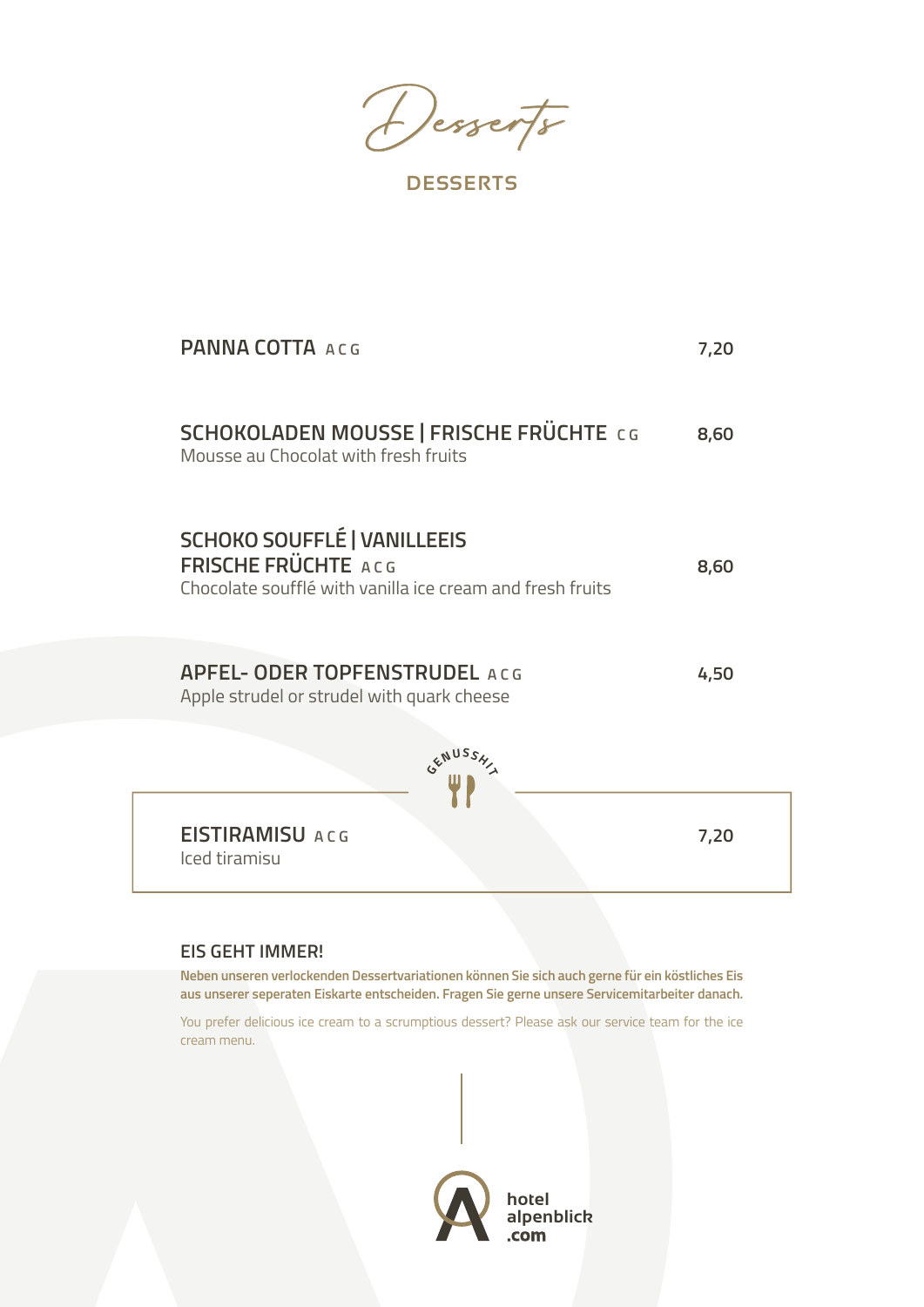Getränke

**BEVERAGES**

#### **LIMO**

| <b>COLA, FANTA, SPRITE, SPEZI</b> | 0,201 | 3,20 |
|-----------------------------------|-------|------|
| <b>COLA LIGHT</b>                 | 0,331 | 3,50 |
| <b>BITTER LEMON</b>               | 0,201 | 3,50 |
| <b>TONIC WATER</b>                | 0,201 | 3,50 |
| <b>ALMDUDLER</b>                  | 0,351 | 3,50 |
| <b>SODAWASSER</b>                 | 0,501 | 2,80 |
| <b>SODAWASSER</b>                 | 1,001 | 4,80 |
| MINERALWASSER still   prickelnd   | 0,331 | 3,20 |
| MINERALWASSER still   prickelnd   | 0,751 | 6,00 |
| <b>LIMO</b>                       | 0,401 | 5,80 |
| <b>RED BULL</b>                   | 0,25  | 4,10 |
| <b>SKI WASSER</b>                 | 0,201 | 2,90 |
| <b>SKI WASSER</b>                 | 0,401 | 4,50 |

## **FRUCHTSÄFTE**

| <b>JOHANNISBEERSAFT</b> | 0.201 | 3,60 |
|-------------------------|-------|------|
| <b>PFIRSICH</b>         | 0.201 | 3,60 |
| <b>VITAMINSAFT</b>      | 0.201 | 3,60 |
| <b>ORANGENSAFT</b>      | 0.201 | 3,60 |
| <b>PFIRSICH EISTEE</b>  | 0.331 | 3,60 |
| <b>APFELSAFT</b>        | 0.201 | 3.20 |

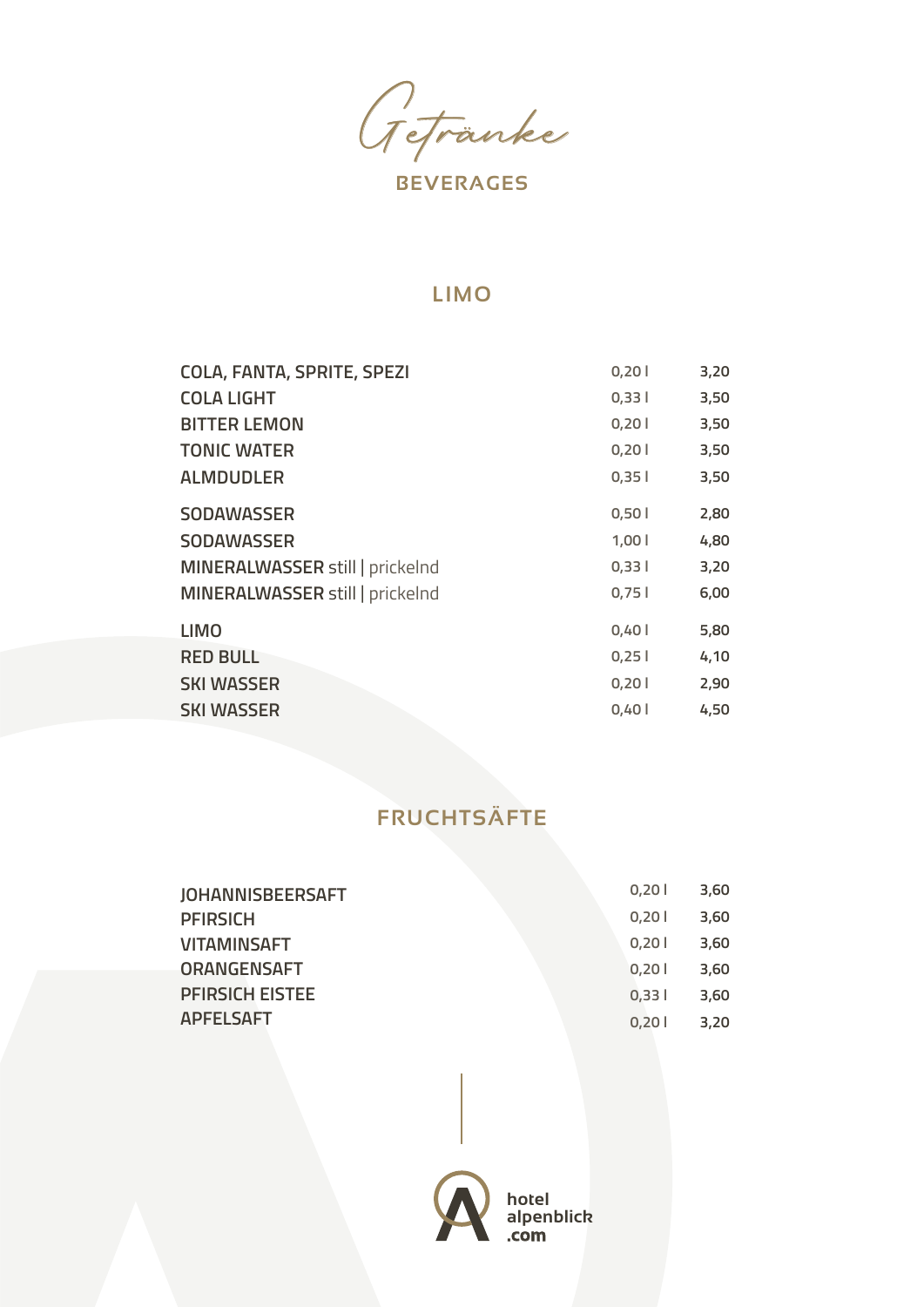Getränke

#### **OFFENE ROTWEINE**

| <b>ZWEIGELT SELECTION</b>       | 1/8 | 4,90  |
|---------------------------------|-----|-------|
| <b>ZWEIGELT SELECTION</b>       | 1/4 | 9,80  |
| <b>CABERNET SAUVIGNON</b>       | 1/8 | 5.10  |
| <b>CABERNET SAUVIGNON</b>       | 1/4 | 10.20 |
| <b>GRANDE RESERVE CUVEE ROT</b> | 1/8 | 5,40  |
| <b>GRANDE RESERVE CUVEE ROT</b> | 1/4 | 10.80 |

### **OFFENE WEISSWEINE**

| <b>GRÜNER VELTLINER FEDERSPIEL</b>              | 1/8 | 4,90  |
|-------------------------------------------------|-----|-------|
| <b>GRÜNER VELTLINER FEDERSPIEL</b>              | 1/4 | 9,80  |
| <b>CHARDONNAY</b>                               | 1/8 | 4,90  |
| <b>CHARDONNAY</b>                               | 1/4 | 9,80  |
| <b>CHARLOTTE HILL CUVEE (lieblich   lovely)</b> | 1/8 | 5,20  |
| <b>CHARLOTTE HILL CUVEE (lieblich   lovely)</b> | 1/4 | 10,40 |
| <b>ZWEIGELT ROSÉ</b>                            | 1/8 | 4,90  |
| <b>ZWEIGELT ROSÉ</b>                            | 1/4 | 9,80  |

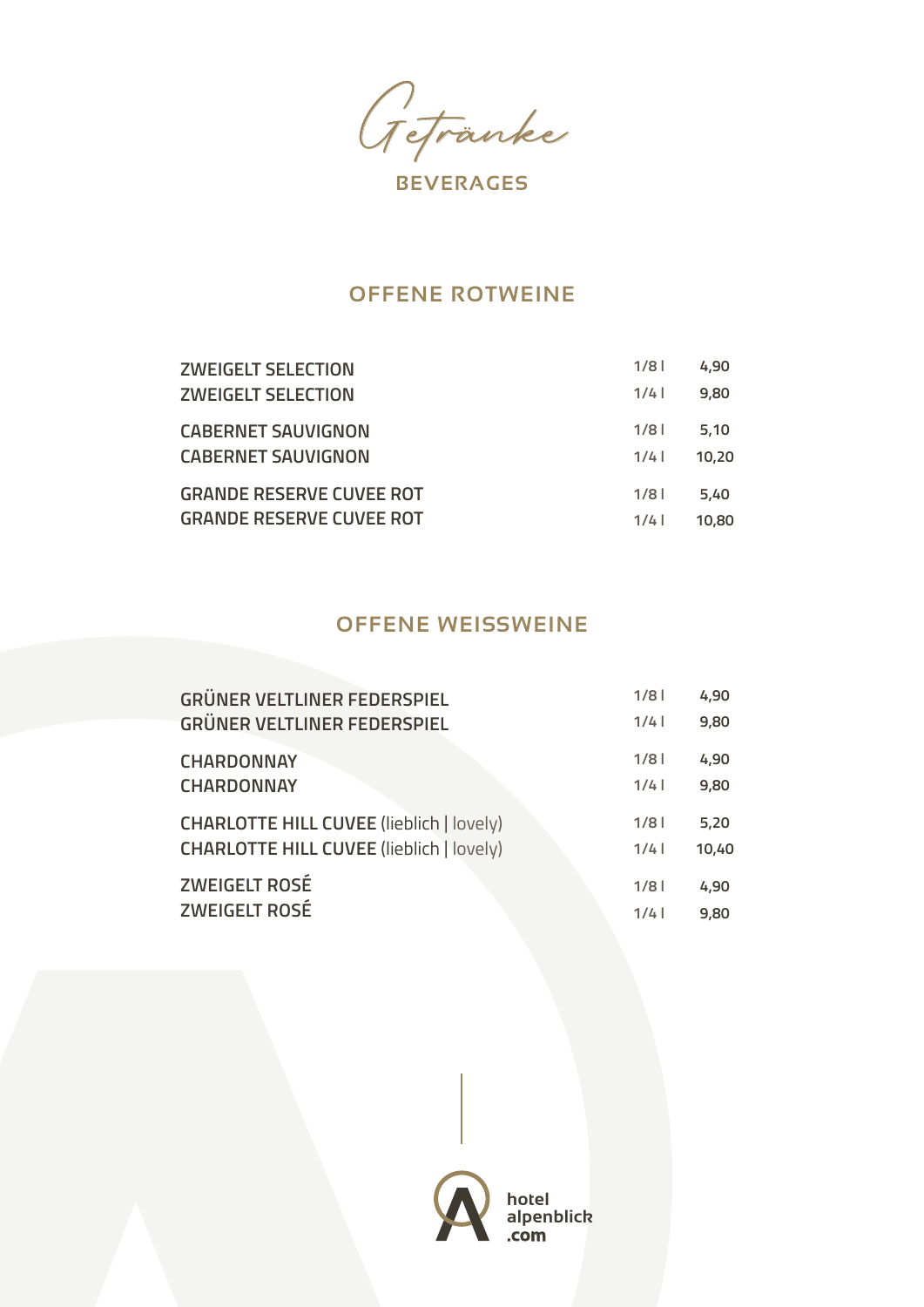Getränke

#### **APERITIF**

| <b>CAMPARI SODA</b>      | 4 cl            | 5,10 |
|--------------------------|-----------------|------|
| <b>CAMPARI ORANGE</b>    | $4$ cl          | 5,60 |
| <b>MARTINI BIANCO</b>    | 5 <sub>cl</sub> | 5,10 |
| <b>WEISS GSPRITZT</b>    | 0,25            | 3,80 |
| <b>ROT GSPRITZT</b>      | 0.251           | 3,80 |
| <b>APEROL SPRIZZ</b>     |                 | 6,50 |
| <b>PROSECCO</b>          | 0.101           | 4,90 |
| <b>PROSECCO HOLUNDER</b> | 0,101           | 5,10 |
| <b>HUGO</b>              |                 | 6,50 |
| LILLET BERRY             |                 | 6,50 |

**BIER**

| <b>ZIPFER</b>                                    | 0,201 | 2,90 |
|--------------------------------------------------|-------|------|
| <b>ZIPFER</b>                                    | 0,301 | 3,90 |
| <b>ZIPFER</b>                                    | 0,401 | 4,90 |
| <b>GÖSSER TRÜB</b> (alkoholfrei   non-alcoholic) | 0,501 | 4,50 |
| WEIZEN (alkoholfrei   non-alcoholic)             | 0,501 | 4,90 |
| <b>EDELWEISS WEIZEN</b>                          | 0,301 | 3,90 |
| <b>EDELWEISS WEIZEN</b>                          | 0,401 | 4,90 |
| <b>ZIPFER RADLER</b>                             | 0,301 | 3,90 |
| <b>ZIPFER RADLER</b>                             | 0,401 | 4,90 |
| <b>WEIZEN COLA</b>                               | 0,301 | 3,90 |
| <b>WEIZEN COLA</b>                               | 0,40  | 4,90 |
|                                                  |       |      |

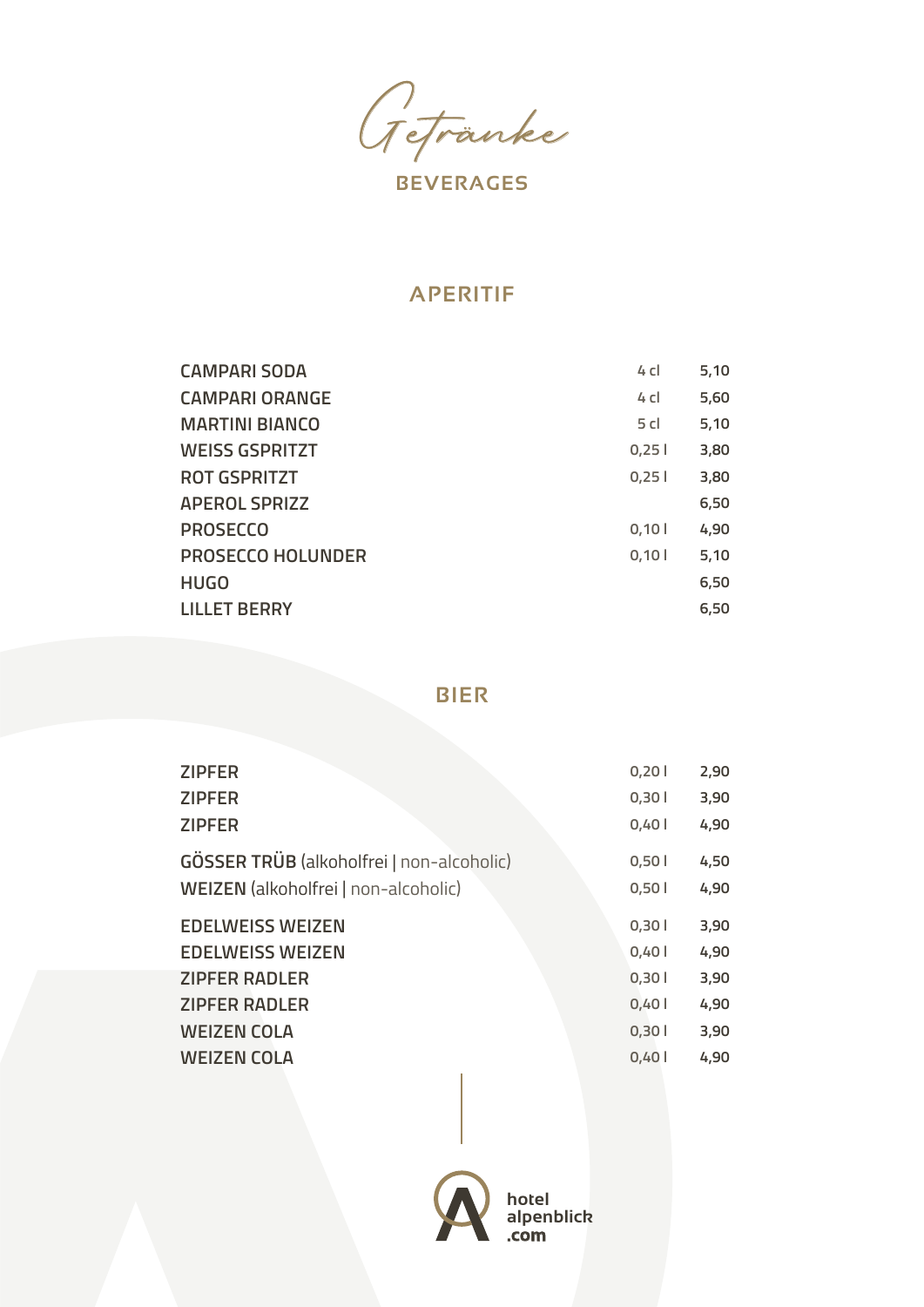Getränke

#### **LONGDRINKS**

| <b>BACARDI COLA</b> | 4 CI      | 7.50 |
|---------------------|-----------|------|
| <b>COLA RUM</b>     | 4 cl 7.00 |      |
| <b>WHISKY COLA</b>  | 4 CL      | 9.50 |

#### **GIN & WODKA**

| <b>BOMBAY SAPHIRE</b>  | $4$ c | 6,50 |
|------------------------|-------|------|
| <b>HENDRICK'S GIN</b>  | $4$ c | 8,20 |
| <b>ELEPHANT GIN</b>    | $4$ c | 9,50 |
| <b>GIN MOM</b>         | $4$ c | 8,10 |
| <b>ABSOLUT</b>         | $4$ c | 4,50 |
| <b>GREY GOOSE</b>      | $4$ c | 7,10 |
| <b>TONIC FENTIMANS</b> | 0,201 | 3,50 |
| <b>BITTER LEMON</b>    | 0,201 | 3,50 |
| <b>ORANGENSAFT</b>     | 0,201 | 3,60 |
| <b>RED BULL</b>        | 0,251 | 4,10 |
|                        |       |      |

#### **RUM & WHISKEY**

| DIPLOMATICO 12 YEARS EXCLUSIVA | 2 cl | 6.10      |
|--------------------------------|------|-----------|
| ZAKAPA GRAN RESERVA 23 YEARS   | 2 cl | 7.50      |
| JACK DANIELS                   | 4 CL | 6.50      |
| <b>MONKEY SHOULDER</b>         |      | 4 cl 7.10 |

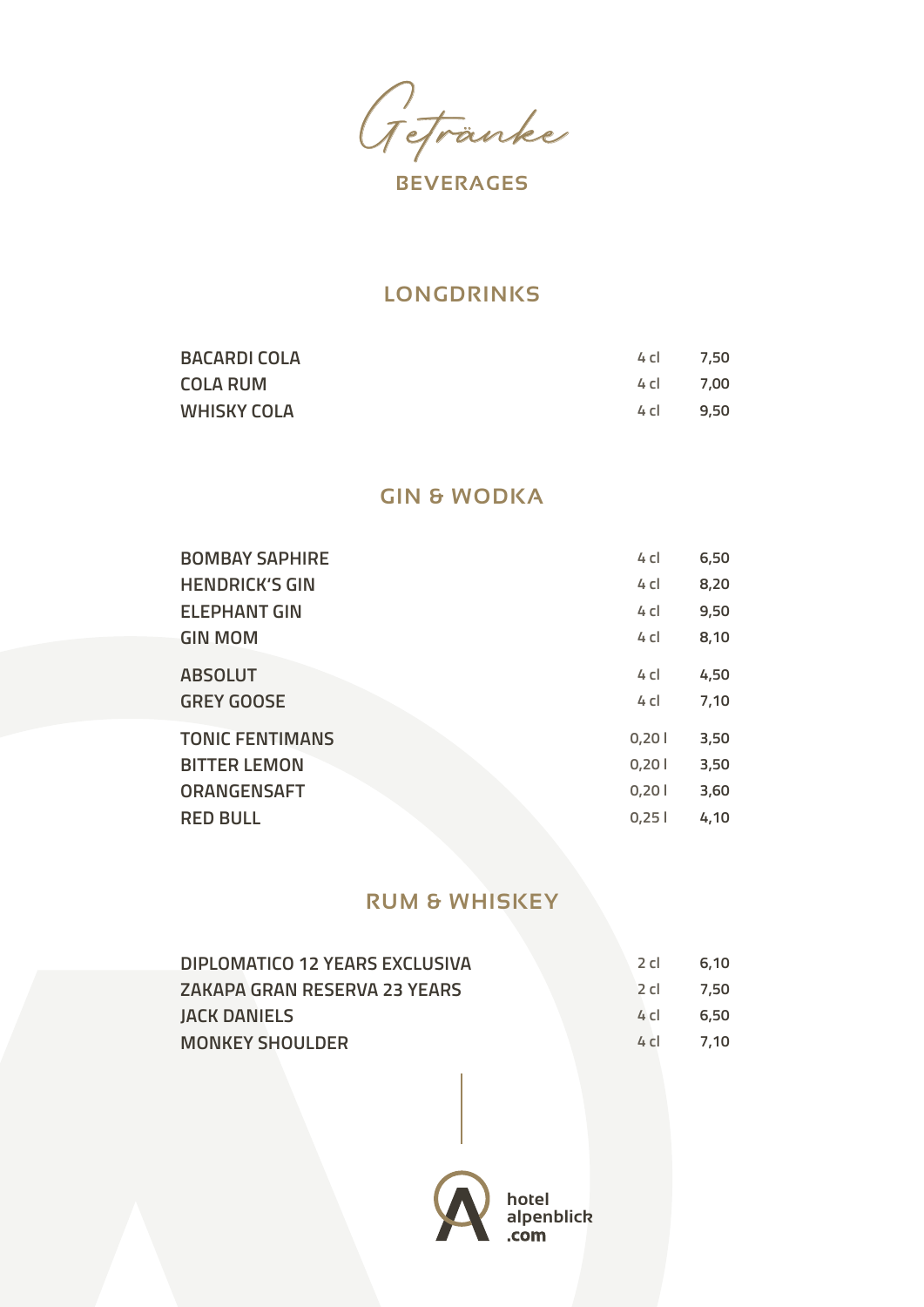Getränke

#### **COGNAC & WEINBRAND**

| <b>REMY MARTIN</b>   | 2 cl      | 5.80 |
|----------------------|-----------|------|
| <b>SCHARLACHBERG</b> | 2 cl 3.50 |      |

## **LIKÖRE & SPIRITUOSEN**

| <b>OBSTLER</b>           | $2$ cl | 3,10 |
|--------------------------|--------|------|
| <b>WILLIAMS</b>          | $2$ cl | 3,10 |
| <b>MARILLE</b>           | $2$ cl | 3,10 |
| <b>JÄGERMEISTER</b>      | $2$ cl | 3,50 |
| <b>RAMAZOTTI</b>         | $2$ cl | 3,50 |
| <b>FERNET BRANCA</b>     | $2$ cl | 3,50 |
| <b>FLYING HIRSCH</b>     | $2$ cl | 4,10 |
| <b>TIR.ZIRBENSCHNAPS</b> | $2$ cl | 3,70 |
| <b>AMARETTO</b>          | $2$ cl | 3,50 |
| <b>GRAND MARNIER</b>     | $2$ cl | 3,50 |
| <b>BAILEYS</b>           | $2$ cl | 3,50 |

### **PRINZ FEIN-BRENNEREI ALTE SORTEN IM HOLZFASS**

| ALTE MARILLE               | $2$ cl | 4.20 |
|----------------------------|--------|------|
| <b>ALTE WALD-HIMBEERE</b>  | ⊥2 cl  | 4.20 |
| <b>ALTE HAUS-ZWETSCHKE</b> | 2 cl   | 4.20 |
| <b>ALTE KIRSCHE</b>        | $2$ cl | 4.20 |